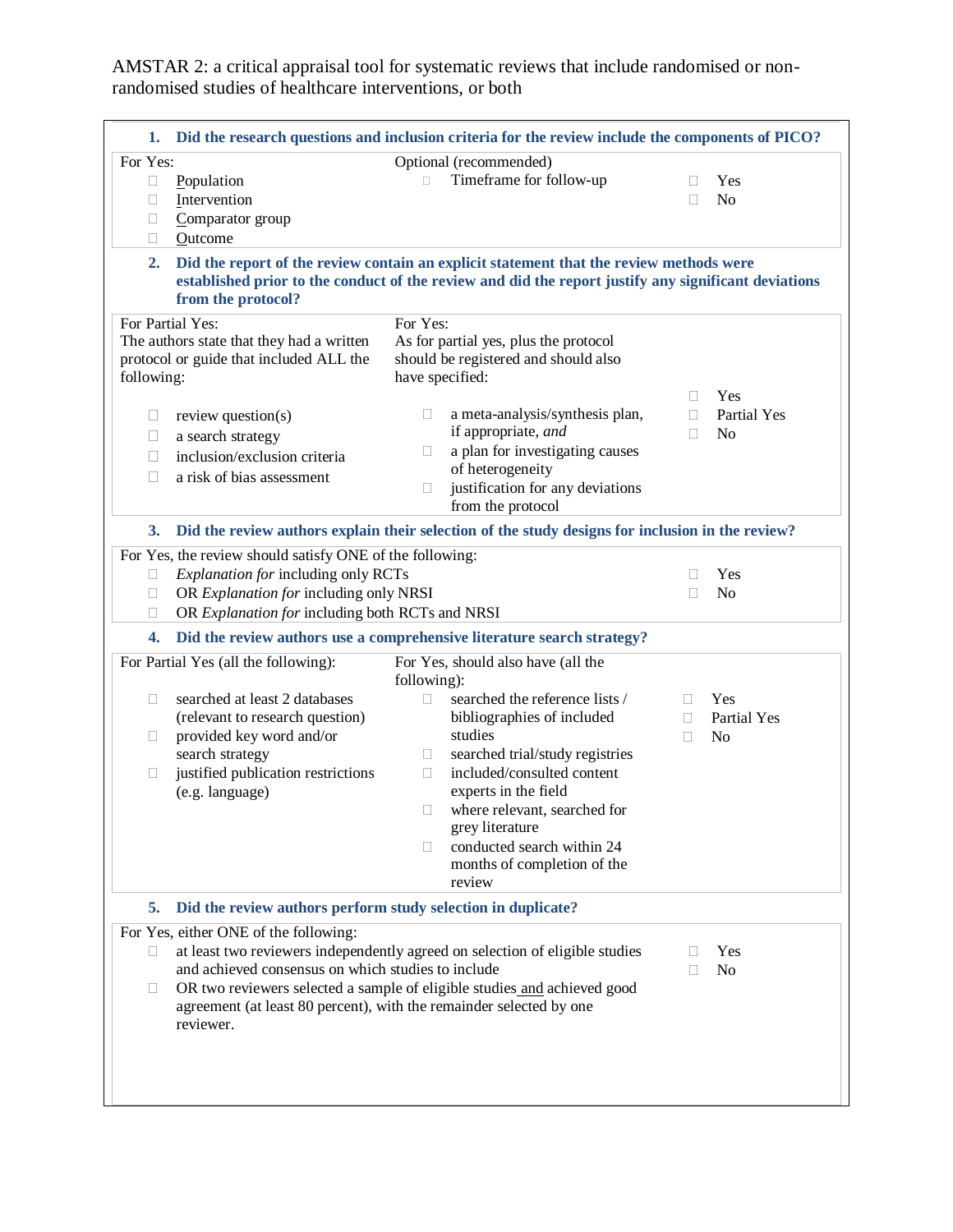AMSTAR 2: a critical appraisal tool for systematic reviews that include randomised or nonrandomised studies of healthcare interventions, or both

| 6.                     | Did the review authors perform data extraction in duplicate?                                                                                                                    |                                                                                                                                                                                                      |                                                                                        |
|------------------------|---------------------------------------------------------------------------------------------------------------------------------------------------------------------------------|------------------------------------------------------------------------------------------------------------------------------------------------------------------------------------------------------|----------------------------------------------------------------------------------------|
| □                      | For Yes, either ONE of the following:<br>included studies<br>achieved good agreement (at least 80 percent), with the remainder<br>extracted by one reviewer.                    | at least two reviewers achieved consensus on which data to extract from<br>OR two reviewers extracted data from a sample of eligible studies and                                                     | Yes<br>$\mathbf{L}$<br>N <sub>o</sub>                                                  |
| 7.                     |                                                                                                                                                                                 | Did the review authors provide a list of excluded studies and justify the exclusions?                                                                                                                |                                                                                        |
| П                      | For Partial Yes:<br>provided a list of all potentially<br>relevant studies that were read<br>in full-text form but excluded<br>from the review                                  | For Yes, must also have:<br>Justified the exclusion from<br>H<br>the review of each potentially<br>relevant study                                                                                    | Yes<br>П<br>Partial Yes<br>П<br>N <sub>o</sub><br>П                                    |
| 8.                     |                                                                                                                                                                                 | Did the review authors describe the included studies in adequate detail?                                                                                                                             |                                                                                        |
| $\Box$<br>П            | For Partial Yes (ALL the following):<br>described populations<br>described interventions                                                                                        | For Yes, should also have ALL the<br>following:<br>described population in detail<br>$\Box$<br>described intervention in<br>П                                                                        | Yes<br>□<br>Partial Yes<br>П                                                           |
| □<br>П<br>u            | described comparators<br>described outcomes<br>described research designs                                                                                                       | detail (including doses where<br>relevant)<br>described comparator in detail<br>Ш<br>(including doses where<br>relevant)<br>described study's setting<br>$\Box$<br>timeframe for follow-up<br>$\Box$ | П<br>N <sub>0</sub>                                                                    |
| 9.<br><b>RCTs</b>      | individual studies that were included in the review?                                                                                                                            | Did the review authors use a satisfactory technique for assessing the risk of bias (RoB) in                                                                                                          |                                                                                        |
| from                   | For Partial Yes, must have assessed RoB                                                                                                                                         | For Yes, must also have assessed RoB<br>from:                                                                                                                                                        |                                                                                        |
| □<br>$\Box$            | unconcealed allocation, and<br>lack of blinding of patients and<br>assessors when assessing<br>outcomes (unnecessary for<br>objective outcomes such as all-<br>cause mortality) | allocation sequence that was<br>$\Box$<br>not truly random, and<br>selection of the reported result<br>$\Box$<br>from among multiple<br>measurements or analyses of a<br>specified outcome           | Yes<br>П<br>Partial Yes<br>П<br>$\Box$<br>No<br>Includes only<br>$\Box$<br><b>NRSI</b> |
| <b>NRSI</b><br>RoB:    | For Partial Yes, must have assessed                                                                                                                                             | For Yes, must also have assessed RoB:<br>methods used to ascertain<br>$\mathbf{L}$                                                                                                                   | Yes<br>п                                                                               |
| $\Box$<br>$\mathbf{L}$ | from confounding, and<br>from selection bias                                                                                                                                    | exposures and outcomes, and<br>selection of the reported result<br>u<br>from among multiple<br>measurements or analyses of a<br>specified outcome                                                    | Partial Yes<br>П<br>No<br>П<br>Includes only<br>П<br><b>RCTs</b>                       |
|                        |                                                                                                                                                                                 | 10. Did the review authors report on the sources of funding for the studies included in the review?                                                                                                  |                                                                                        |
| For Yes<br>$\Box$      | but it was not reported by study authors also qualifies                                                                                                                         | Must have reported on the sources of funding for individual studies included<br>in the review. Note: Reporting that the reviewers looked for this information                                        | Yes<br>N <sub>0</sub>                                                                  |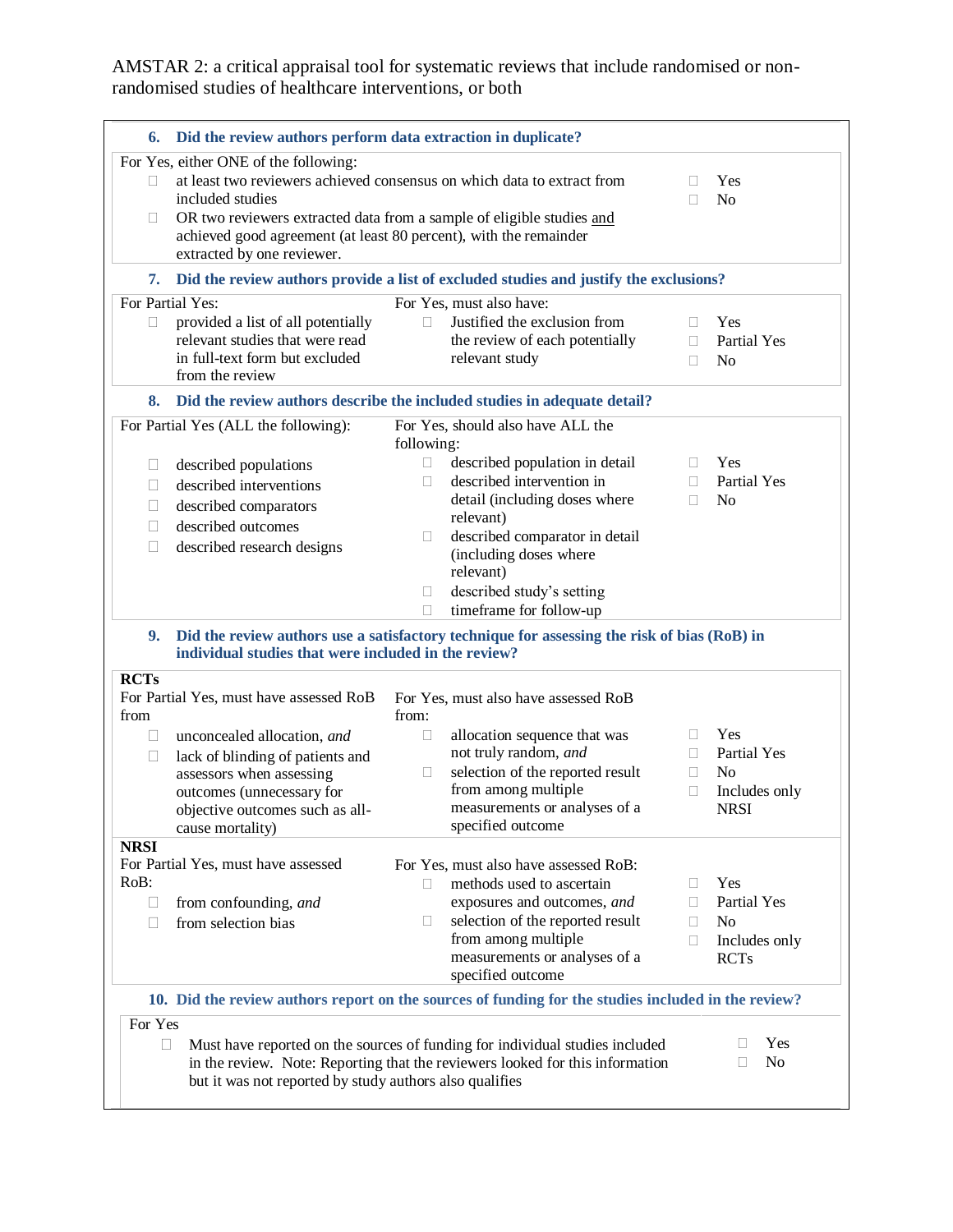AMSTAR 2: a critical appraisal tool for systematic reviews that include randomised or nonrandomised studies of healthcare interventions, or both

| 11. If meta-analysis was performed did the review authors use appropriate methods for statistical<br>combination of results?                                                                                     |              |                               |
|------------------------------------------------------------------------------------------------------------------------------------------------------------------------------------------------------------------|--------------|-------------------------------|
| <b>RCTs</b><br>For Yes:                                                                                                                                                                                          |              |                               |
| The authors justified combining the data in a meta-analysis<br>$\Box$                                                                                                                                            |              | Yes                           |
|                                                                                                                                                                                                                  | $\mathbf{L}$ | N <sub>o</sub>                |
| AND they used an appropriate weighted technique to combine<br>$\Box$<br>study results and adjusted for heterogeneity if present.<br>П<br>AND investigated the causes of any heterogeneity                        |              | No meta-analysis              |
|                                                                                                                                                                                                                  |              | conducted                     |
| <b>For NRSI</b>                                                                                                                                                                                                  |              |                               |
| For Yes:                                                                                                                                                                                                         |              |                               |
| $\Box$<br>The authors justified combining the data in a meta-analysis                                                                                                                                            |              | Yes                           |
| AND they used an appropriate weighted technique to combine                                                                                                                                                       |              | N <sub>o</sub>                |
| study results, adjusting for heterogeneity if present                                                                                                                                                            |              | No meta-analysis              |
| AND they statistically combined effect estimates from NRSI that<br>$\Box$                                                                                                                                        |              | conducted                     |
| were adjusted for confounding, rather than combining raw data,                                                                                                                                                   |              |                               |
| or justified combining raw data when adjusted effect estimates                                                                                                                                                   |              |                               |
| were not available                                                                                                                                                                                               |              |                               |
| AND they reported separate summary estimates for RCTs and<br>u                                                                                                                                                   |              |                               |
| NRSI separately when both were included in the review                                                                                                                                                            |              |                               |
| 12. If meta-analysis was performed, did the review authors assess the potential impact of RoB in<br>individual studies on the results of the meta-analysis or other evidence synthesis?                          |              |                               |
| For Yes:                                                                                                                                                                                                         |              |                               |
| included only low risk of bias RCTs<br>П                                                                                                                                                                         | $\mathbf{L}$ | Yes                           |
| OR, if the pooled estimate was based on RCTs and/or NRSI at variable<br>□                                                                                                                                        | u            | N <sub>0</sub>                |
| RoB, the authors performed analyses to investigate possible impact of                                                                                                                                            | П            | No meta-analysis              |
| RoB on summary estimates of effect.                                                                                                                                                                              |              | conducted                     |
| 13. Did the review authors account for RoB in individual studies when interpreting/discussing the<br>results of the review?                                                                                      |              |                               |
| For Yes:                                                                                                                                                                                                         |              |                               |
| included only low risk of bias RCTs<br>□                                                                                                                                                                         |              | Yes                           |
| OR, if RCTs with moderate or high RoB, or NRSI were included the<br>$\Box$                                                                                                                                       |              | N <sub>o</sub>                |
| review provided a discussion of the likely impact of RoB on the results                                                                                                                                          |              |                               |
| 14. Did the review authors provide a satisfactory explanation for, and discussion of, any<br>heterogeneity observed in the results of the review?                                                                |              |                               |
| For Yes:                                                                                                                                                                                                         |              |                               |
| There was no significant heterogeneity in the results<br>$\Box$                                                                                                                                                  |              |                               |
| OR if heterogeneity was present the authors performed an investigation of<br>$\Box$                                                                                                                              |              | Yes                           |
| sources of any heterogeneity in the results and discussed the impact of this                                                                                                                                     | П            | N <sub>o</sub>                |
| on the results of the review                                                                                                                                                                                     |              |                               |
| 15. If they performed quantitative synthesis did the review authors carry out an adequate<br>investigation of publication bias (small study bias) and discuss its likely impact on the results of<br>the review? |              |                               |
| For Yes:                                                                                                                                                                                                         |              |                               |
| performed graphical or statistical tests for publication bias and discussed<br>$\Box$                                                                                                                            | П            | Yes                           |
| the likelihood and magnitude of impact of publication bias                                                                                                                                                       |              | N <sub>o</sub><br>□           |
|                                                                                                                                                                                                                  | 0            | No meta-analysis<br>conducted |